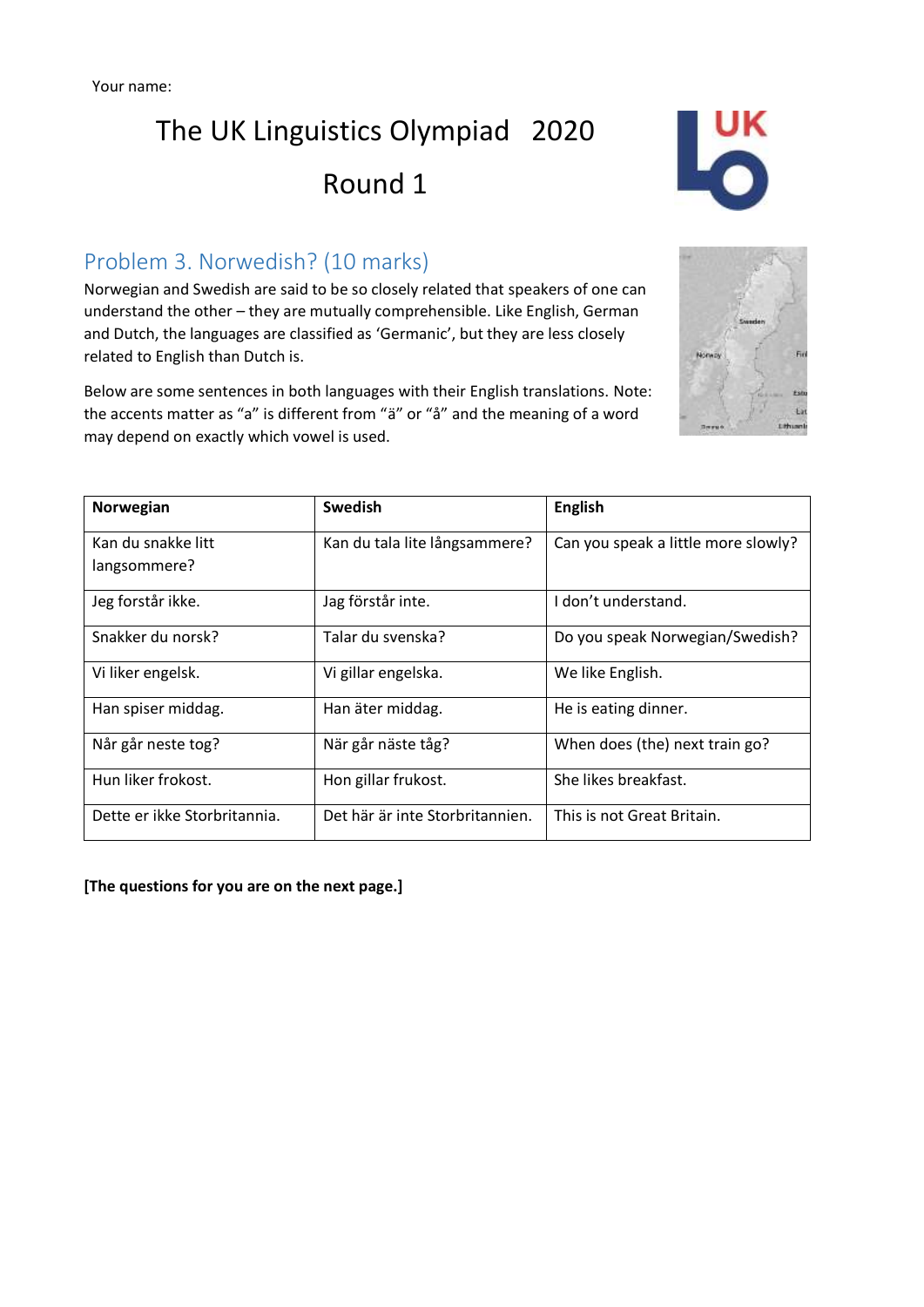The UK Linguistics Olympiad 2020 Round 1



**Q3.1. W**rite N or S in the last column to show whether the sentence is in Norwegian or Swedish.

| Sentence:                                 | <b>English translation:</b>       | N or S? |
|-------------------------------------------|-----------------------------------|---------|
| Dette er flott.                           | This is beautiful.                |         |
| Jeg kan ikke spise frokost veldig tidlig. | I can't eat breakfast very early. |         |
| Tåget är mycket tidigt.                   | The train is very early.          |         |
| Hon gör frukost bra.                      | She does breakfast well.          |         |
| Dette var ikke bra.                       | This was not great.               |         |
| Det här är bra.                           | This is great.                    |         |
| Han har inte ett hus.                     | He doesn't have a house.          |         |
| Ett tåg var sent i går.                   | A train was late yesterday.       |         |
| Norsk är inte mycket svår.                | Norwegian is not very difficult.  |         |
| Huset er flott.                           | The house is beautiful.           |         |

**Q3.2.** Supply the Norwegian and Swedish translations below. Pay attention to the accents!

| Norwegian | <b>Swedish</b> | <b>English</b>                          |
|-----------|----------------|-----------------------------------------|
|           |                | When is dinner?                         |
|           |                | This is not the train.                  |
|           |                | Can you understand<br>Swedish?          |
|           |                | We like the house.                      |
|           |                | She understands<br>Norwegian very well. |
|           |                | I cannot speak English<br>very well.    |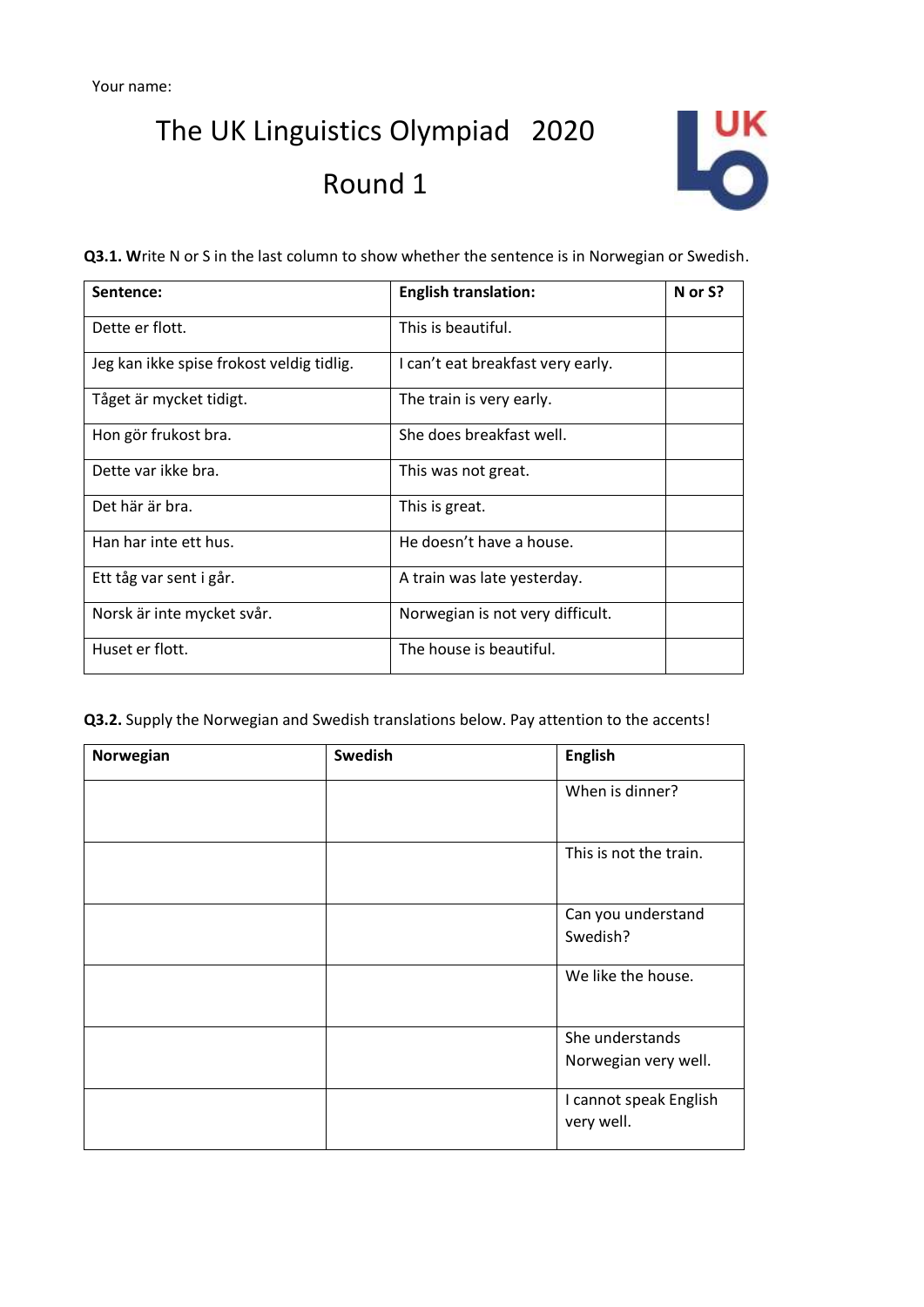The UK Linguistics Olympiad 2020

### Round 1



#### Solution and marking.

Scoring: (max 34)

- 3.1: 1 for each correct answer. (max 10)
- 3.2: 2 for each correct answer; 1 with one wrong, extra or missing word. (max 24)
	- o Expect correct accents! But don't insist on clear shapes.
	- o Expect correct inflections (e.g. *forstå*, not *forstår*)
	- o Ignore capital letters (e.g. Norsk for norsk)
	- o Ignore minor copying errors (e.g. englesk for engelsk)

| Q3.1. Sentence:                            |                                           | <b>English translation:</b>      |                                      | N or S? |
|--------------------------------------------|-------------------------------------------|----------------------------------|--------------------------------------|---------|
| Dette er flott.                            | This is beautiful.                        |                                  | N                                    |         |
| Jeg kan ikke spise frokost veldig tidlig.  | I can't eat breakfast very early.         |                                  | N                                    |         |
| Tåget är mycket tidigt.                    | The train is very early.                  |                                  | S.                                   |         |
| Hon gör frukost bra.                       | She does breakfast well.                  |                                  | S                                    |         |
| Dette var ikke bra.                        | This was not great.                       |                                  | N                                    |         |
| Det här är bra.                            | This is great.                            |                                  | S                                    |         |
| Han har inte ett hus.                      | He doesn't have a house.                  |                                  | S                                    |         |
| Ett tåg var sent i går.                    |                                           | A train was late yesterday.      |                                      | S       |
| Norsk är inte mycket svår.                 |                                           | Norwegian is not very difficult. |                                      | S       |
| Huset er flott.                            |                                           | The house is beautiful.          |                                      | N       |
| Q3.2. Norwegian                            | <b>Swedish</b>                            |                                  | <b>English</b>                       |         |
| Når er middag?                             | När är middag?                            |                                  | When is dinner?                      |         |
| Dette er ikke toget.                       | Det här är inte tåget.                    |                                  | This is not the train.               |         |
| Kan du forstå svensk?                      | Kan du förstå svenska?                    |                                  | Can you understand<br>Swedish?       |         |
| Vi liker huset.                            | Vi gillar huset.                          |                                  | We like the house.                   |         |
| Hun forstår norsk veldig bra.              |                                           | Hon förstår norsk mycket         | She understands                      |         |
|                                            | bra.                                      |                                  | Norwegian very well.                 |         |
| Jeg kan ikke snakke engelsk veldig<br>bra. | Jag kan inte tala engelska<br>mycket bra. |                                  | I cannot speak English very<br>well. |         |